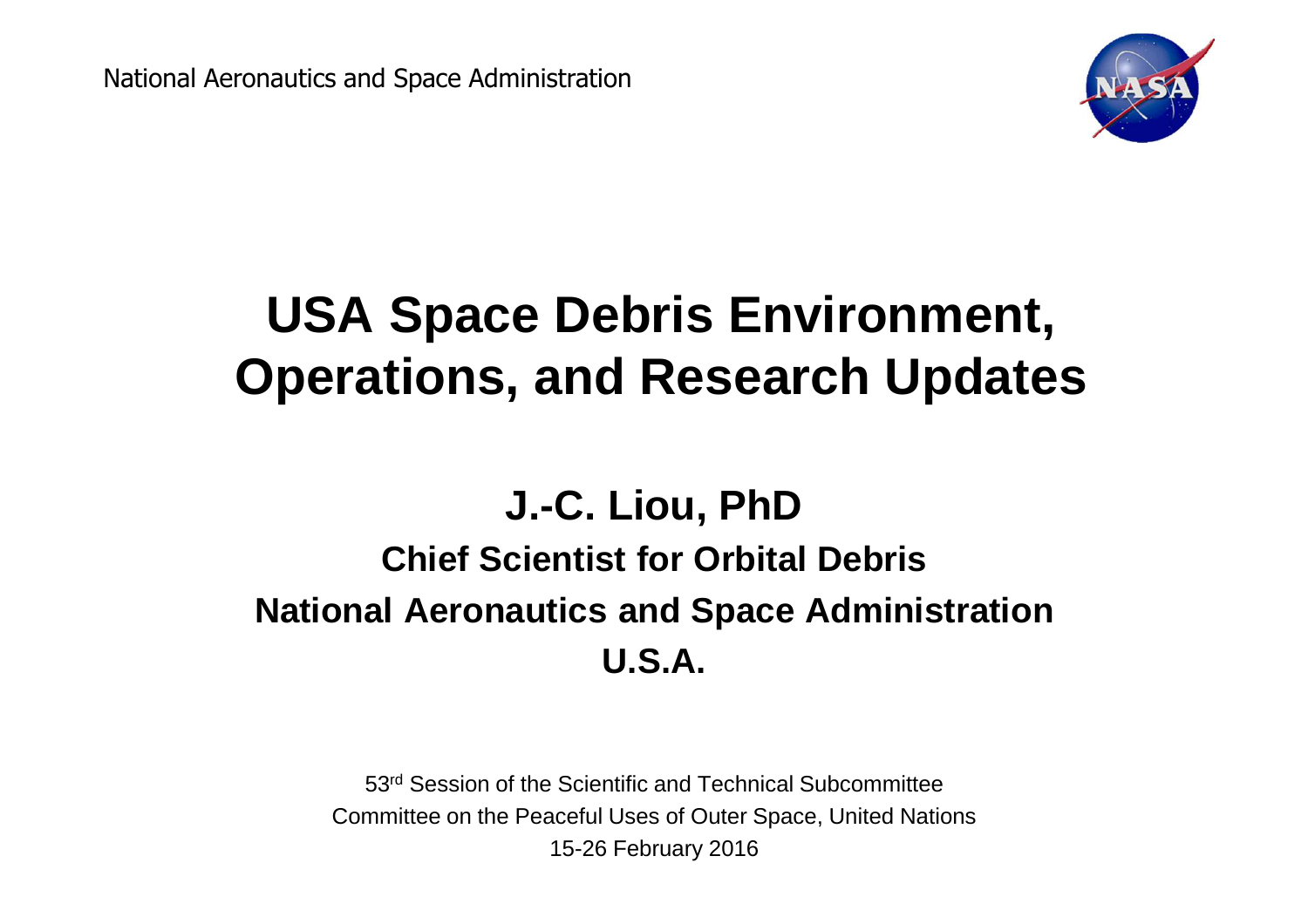#### **Presentation Outline**



- $\bullet$ **Earth Satellite Population**
- $\bullet$ **Space Missions in 2014**
- $\bullet$ **Satellite Fragmentations**
- $\bullet$ **Collision Avoidance Maneuvers**
- $\bullet$ **Satellite Reentries**
- **2015 IADC Meeting and MCAT**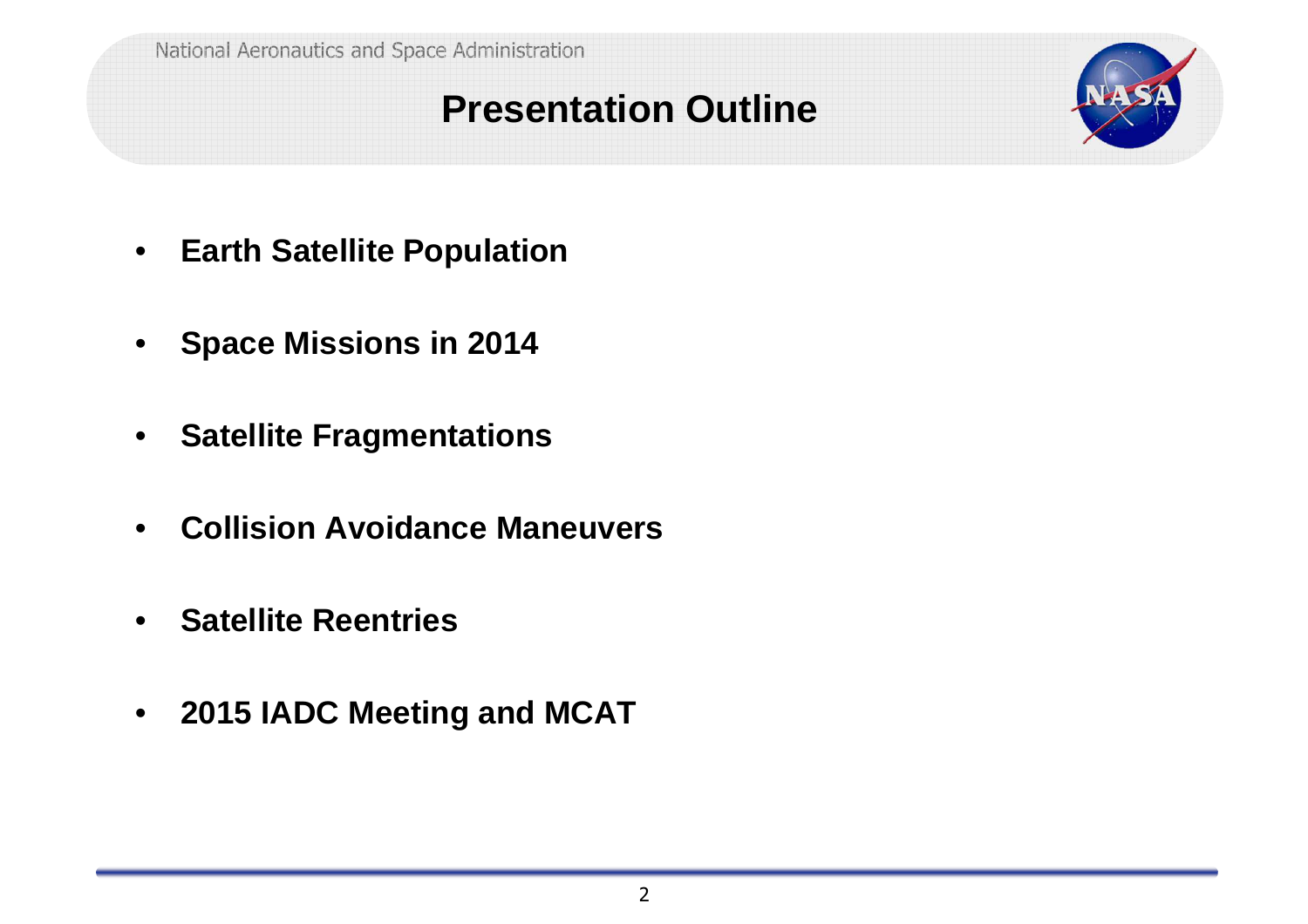## **Evolution of the Cataloged Satellite Population**



• **According to the U.S. Satellite Catalog, the number of 10 cm and larger objects in Earth orbit increased slightly in 2015.**

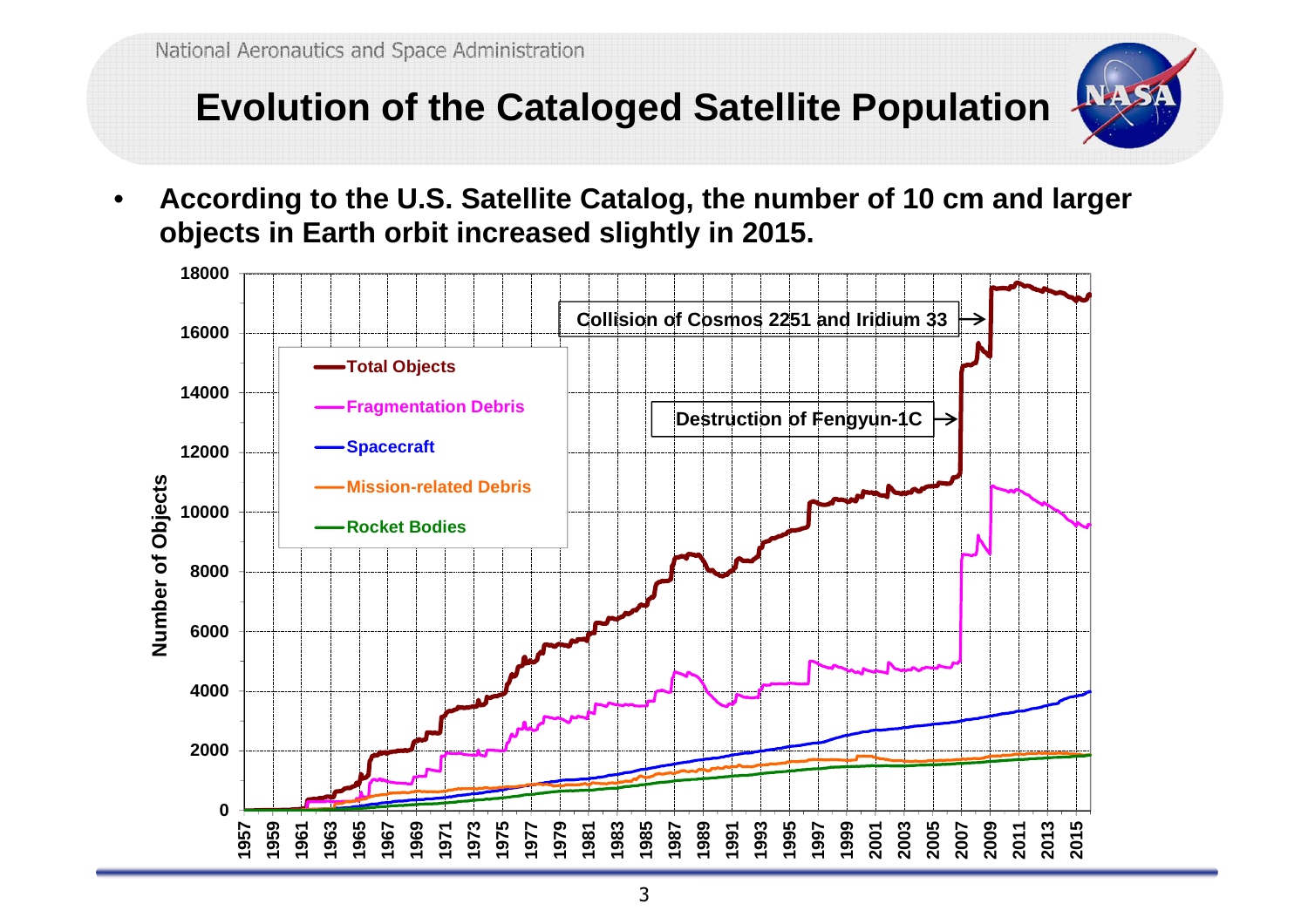### **Mass in Near-Earth Space Continued to Increase**



• **The material mass in Earth orbit continued to increase and exceeded 7000 metric tons in 2015.**

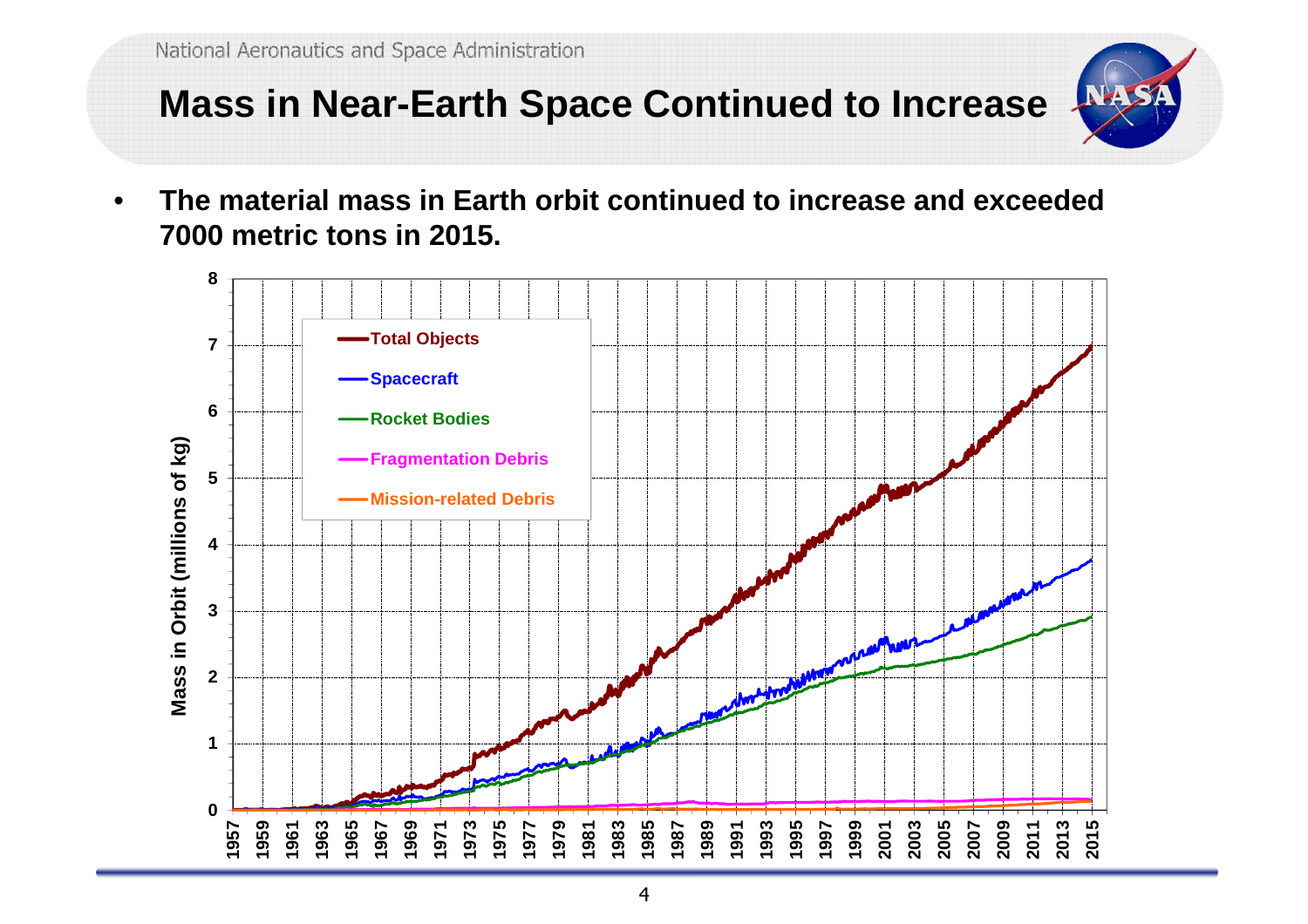# **World-Wide Space Activity in 2015**

• **A total of 83 space launches placed more than 200 spacecraft into Earth orbits during 2015, following the trend of increase over the past decade.**

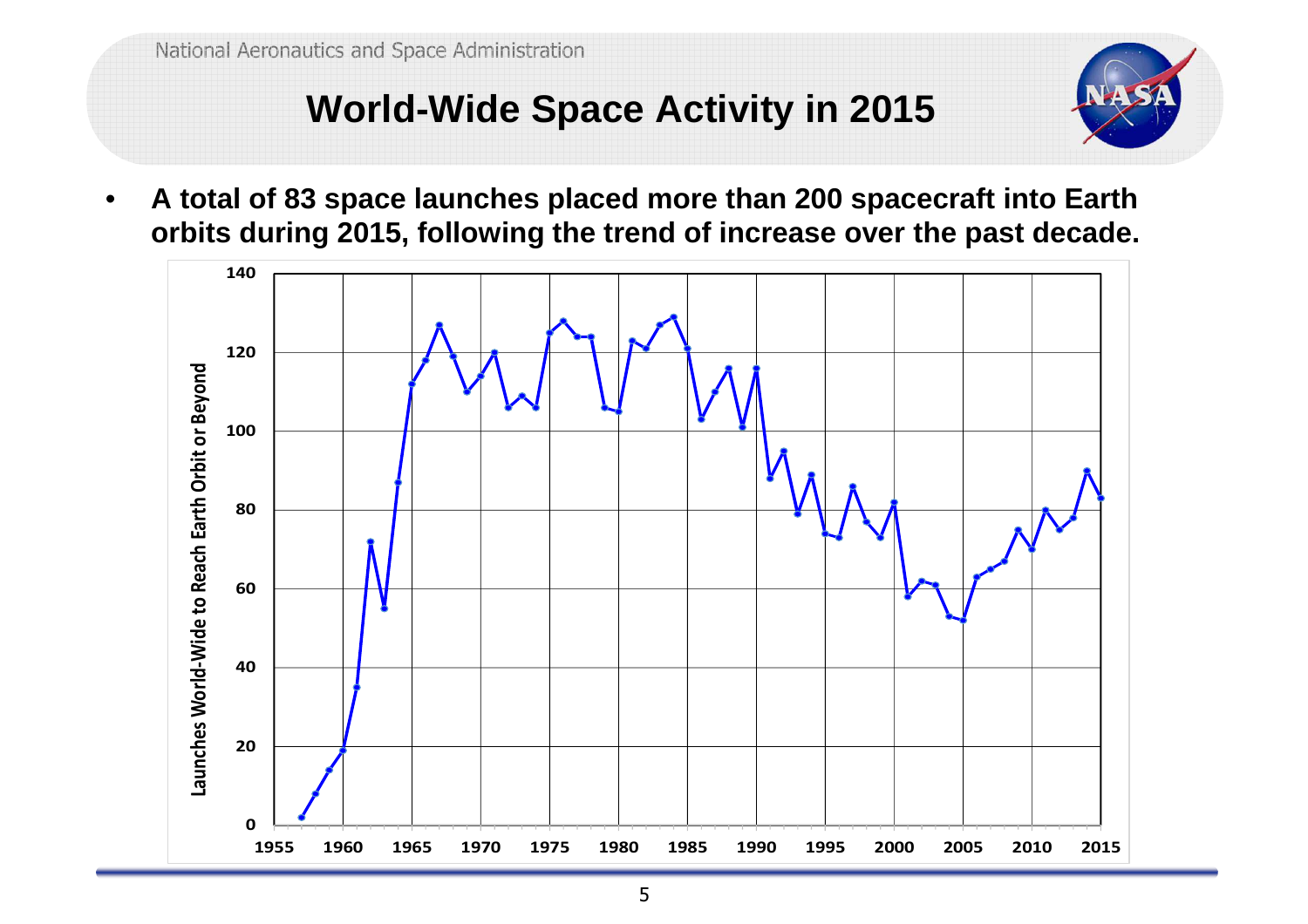## **Satellite Fragmentations During 2015**



- • **Six satellite fragmentations were detected by the U.S. Space Surveillance Network during 2015.**
	- – The two most significant breakups (DMSP 5D-2/F13, NOAA 16) were associated with old spacecraft designed/approved prior to when orbital debris mitigation requirements were established in the United States.
	- – These two breakups illustrate the importance of following the current orbital debris mitigation policies/guidelines/requirements at the national and international levels to limit the generation of orbital debris in the future.

| Common<br><b>Name</b> | <b>International</b><br><b>Designator</b> | <b>Perigee</b><br>Altitude (km) | Apogee<br>Altitude (km) | <b>Detected</b><br><b>Debris</b> | Cause          |
|-----------------------|-------------------------------------------|---------------------------------|-------------------------|----------------------------------|----------------|
| <b>DMSP 5D-2/F13</b>  | 1995-015A                                 | 849                             | 875                     | 164                              | Likely battery |
| Soyuz 2.1a 3rd Stage  | 2015-024B                                 | 175                             | 175                     | 20                               | Unknown        |
| <b>Breeze-M Tank</b>  | 2014-064C                                 | 100                             | 4690                    | 90                               | Aerodynamic    |
| SL-23 DEB             | 2011-037B                                 | 428                             | 3600                    | 24                               | Unknown        |
| NOAA 16               | 2000-055A                                 | 840                             | 850                     | 136                              | <b>Unknown</b> |
| Breeze-M rocket body  | 2012-026B                                 | 10,377                          | 34,622                  | 9                                | <b>Unknown</b> |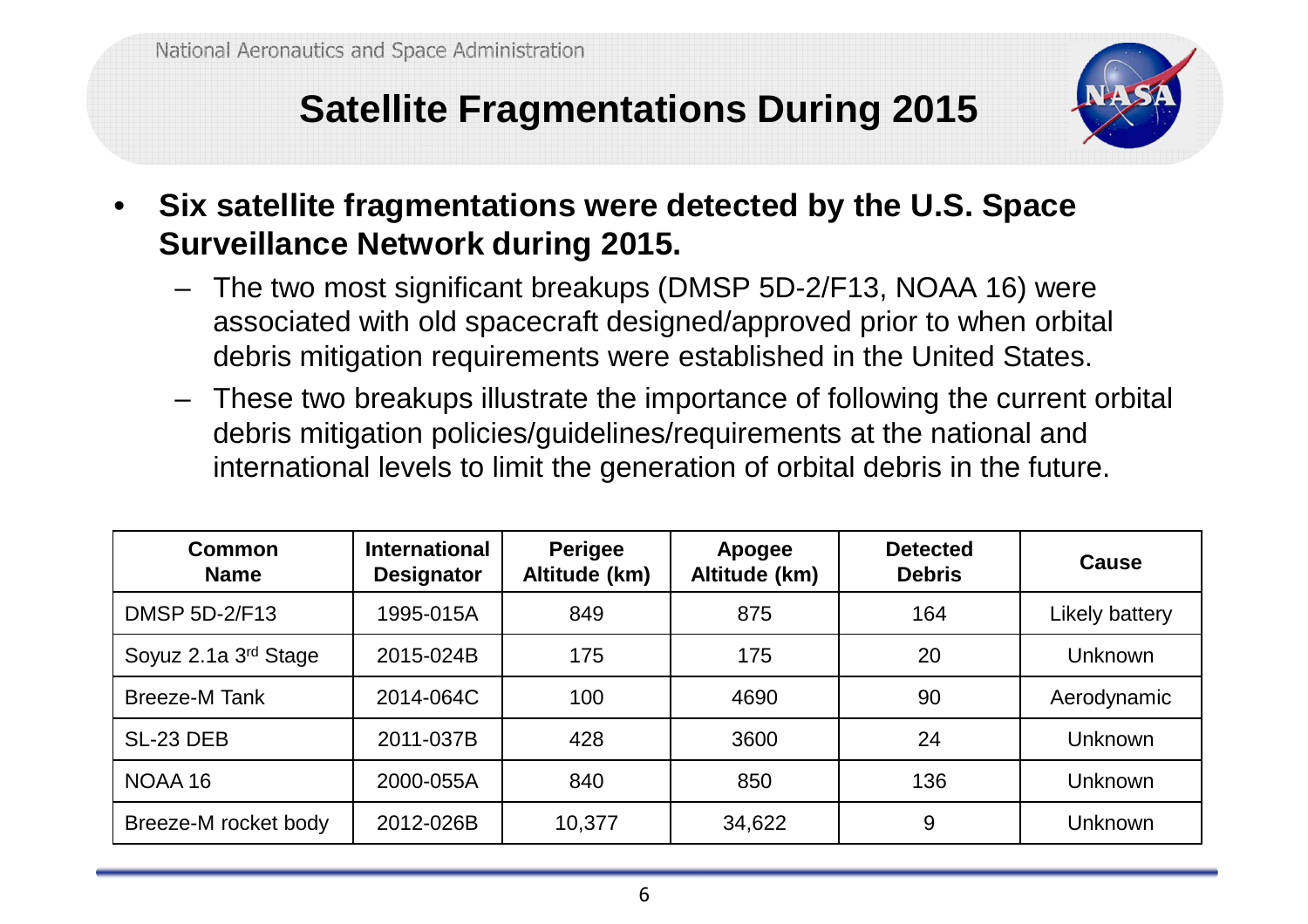#### **Robotic Spacecraft Collision Avoidance Maneuvers**



- • **Since 2007 NASA has required frequent satellite conjunction assessments for all of its maneuverable spacecraft in LEO and GEO to avoid accidental collisions with objects tracked by the U.S. Space Surveillance Network.**
- $\bullet$  **NASA also assists other U.S. government and foreign spacecraft owners with conjunction assessments and subsequent maneuvers.**
- $\bullet$  **During 2015 NASA executed or assisted in the execution of 26 collision avoidance maneuvers by robotic spacecraft.**
	- <sup>5</sup> maneuvers were conducted to avoid debris from Fengyun-1C.
	- 8 maneuvers were conducted to avoid debris from the collision of Cosmos 2251 and Iridium 33.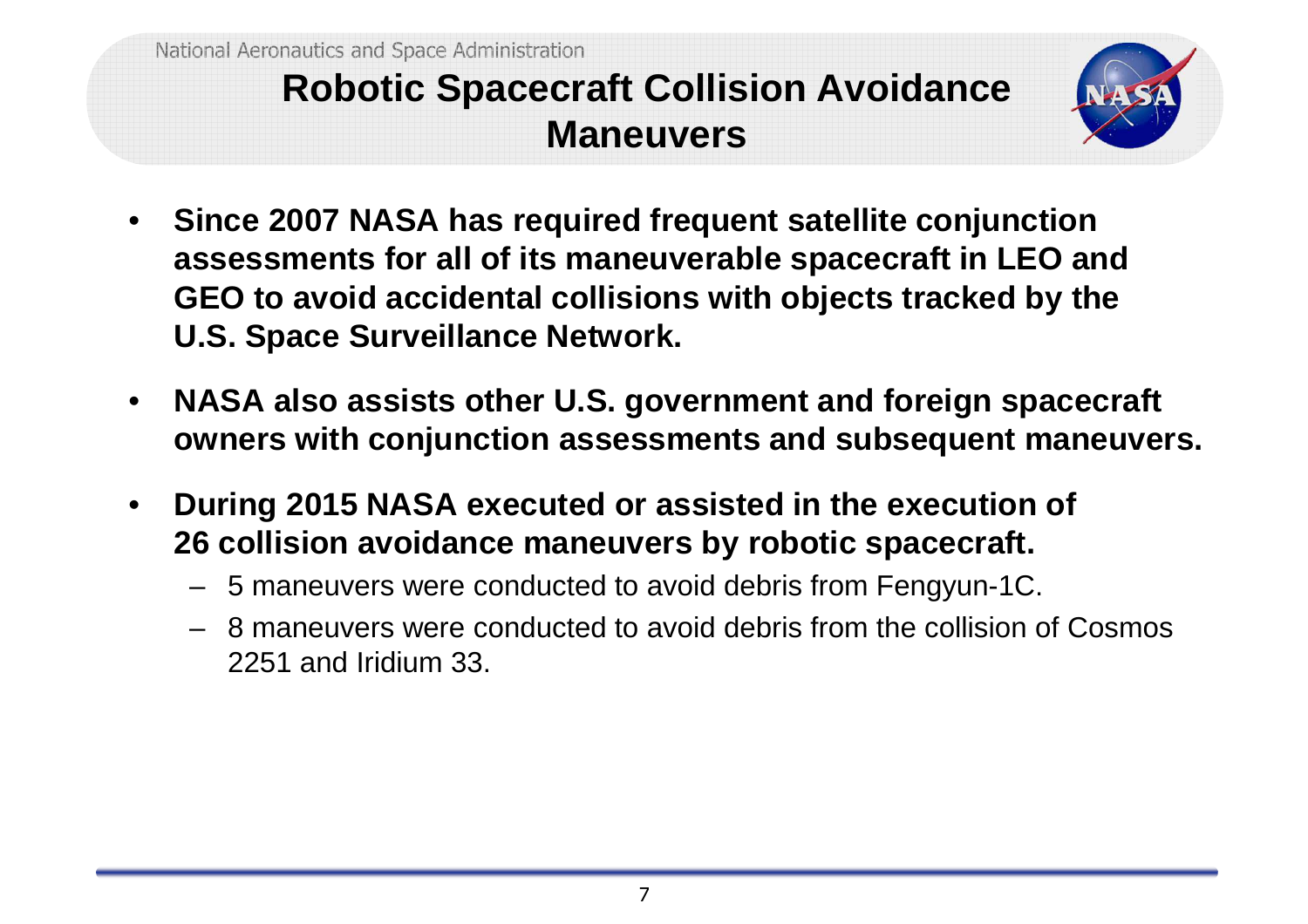### **ISS Collision Avoidance Maneuvers**



- • **The International Space Station (ISS) conducted 4 debris collision avoidance maneuvers in 2015.**
- $\bullet$  **In addition, due to a late notification of a high probability conjunction, the crew was directed to "shelter-in-Soyuz" on July 16th.**
	- Fortunately the conjunction did not lead to a collision.



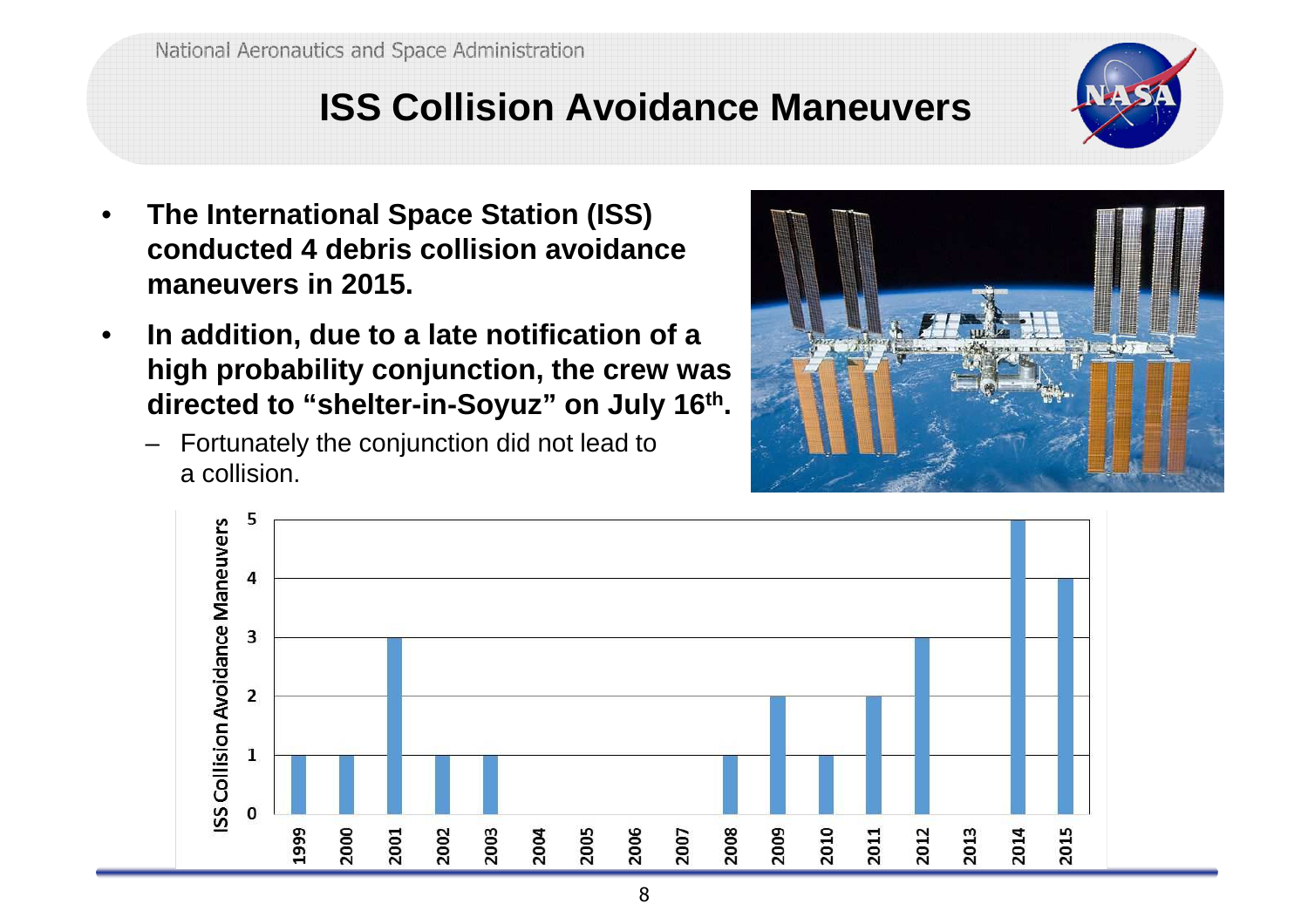### **Satellite Reentries in 2015**

- • **More than 450 reentries of spacecraft, launch vehicle upper stages, and other cataloged debris were recorded by the U.S. Space Surveillance Network during 2015.**
	- – Spacecraft: 76; upper stages: 40; other debris: 339 (including 163 reentries of the Fengyun 1C, Iridium 33, and Cosmos 2251 fragmentation debris).
	- – The oldest spacecraft that reentered was Molniya 1/42, a first-generation Russian communications satellite which was launched into a highly eccentric orbit in 1978.
	- – The oldest debris that reentered was a piece of fragment associated with the U.S. Vanguard 3, which was launched in 1959.



**Sketch of Molniya 1/42**

- •**The total mass of the 2015 reentries was more than 75 metric tons.**
- • **No accounts of personal injury or significant property damage were reported.**

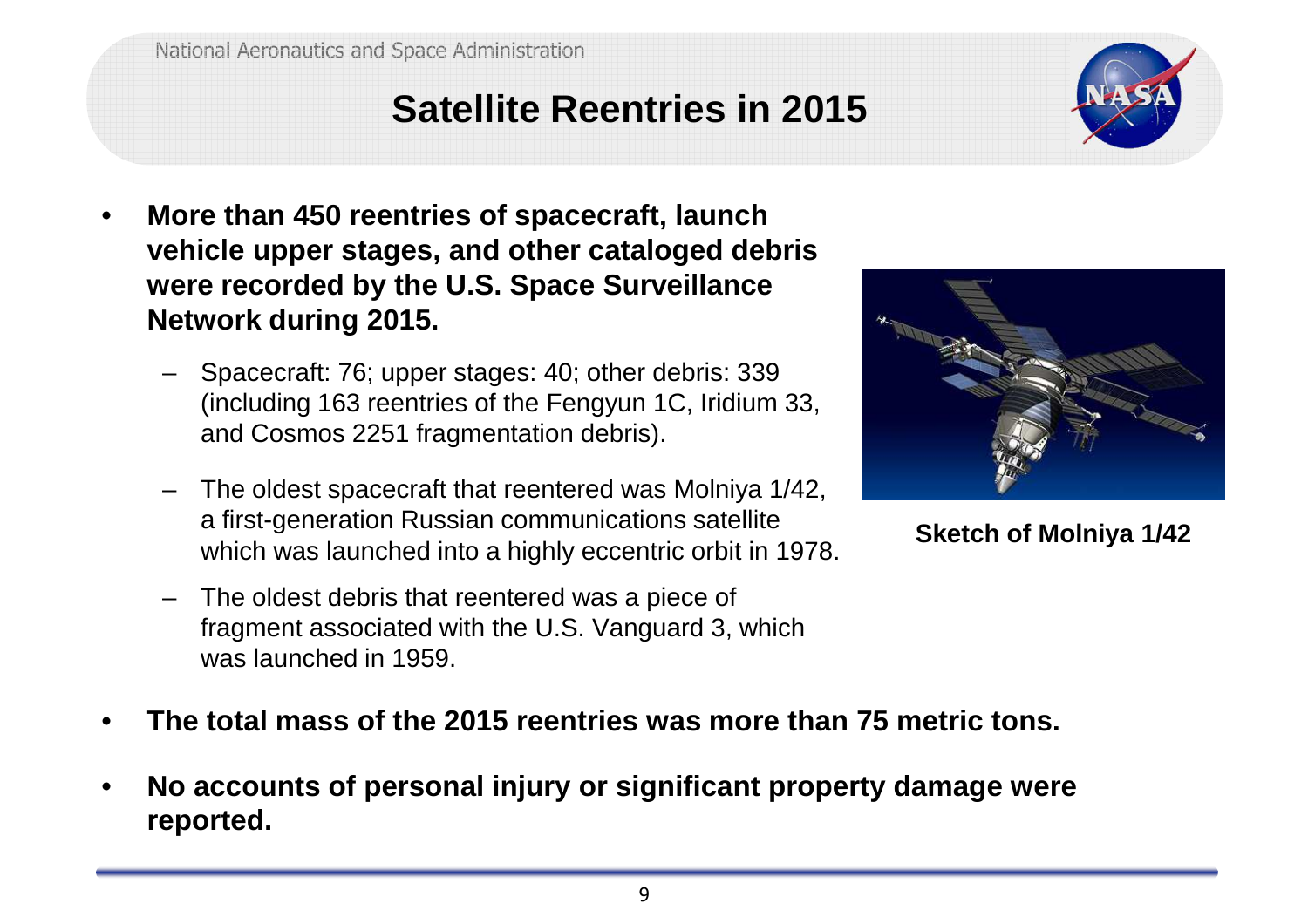# **2015 IADC Meeting**



- • **The Inter-Agency Space Debris Coordination Committee (IADC) is the internationally recognized technical authority on orbital debris.**
	- The13 IADC member agencies include ASI, CNES, CNSA, CSA, DLR, ESA, ISRO, JAXA, KARI, NASA, ROSCOSMOS, SSAU, and UKSA.
- • **NASA hosted the 2015 IADC meeting in Houston, Texas.**
	- More than 100 orbital debris technical experts from the member agencies attended the meeting to exchange information on orbital debris research activities.

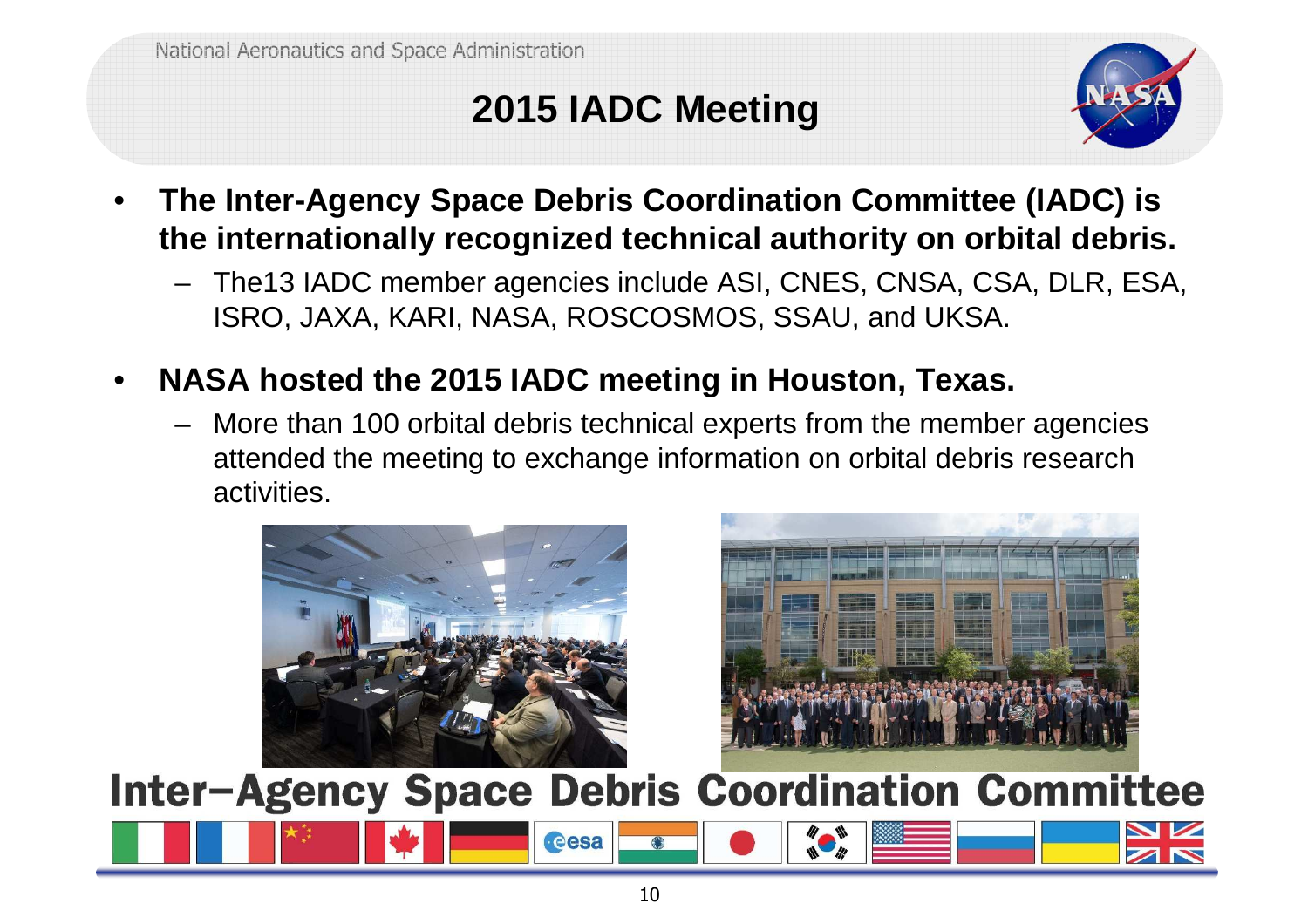## **Meter Class Autonomous Telescope (MCAT)**

- **A NASA, U.S. Air Force, and Air Force Research Laboratory joint project.**
- **The facility is located on Ascension Island (7° 58ʹ S, 14° <sup>24</sup><sup>ʹ</sup> W).**
- **The two instruments are a 1.3-m telescope (MCAT) and a 0.4-m Mini-CAT telescope.**
	- MCAT: a double horse-shoe DFM telescopewith a field-of-view of 41'  $\times$  41'
	- Mini-CAT: an Officina Stellare telescopewith a field-of-view of 44ʹ <sup>×</sup> 44<sup>ʹ</sup>
- **Objectives for Operations**
	- Conduct GEO and LEO statistical surveys
	- Detect debris as small as ~13 cm in GEO
	- Characterize low inclination objects in LEO
	- Provide rapid break-up response
	- Support Space Situational Awareness (SSA) coveragee and the set of the set of the set of the set of the set of the set of the set of the set of the set of the set of the set of the set of the set of the set of the set of the set of the set of the set of the set of the set